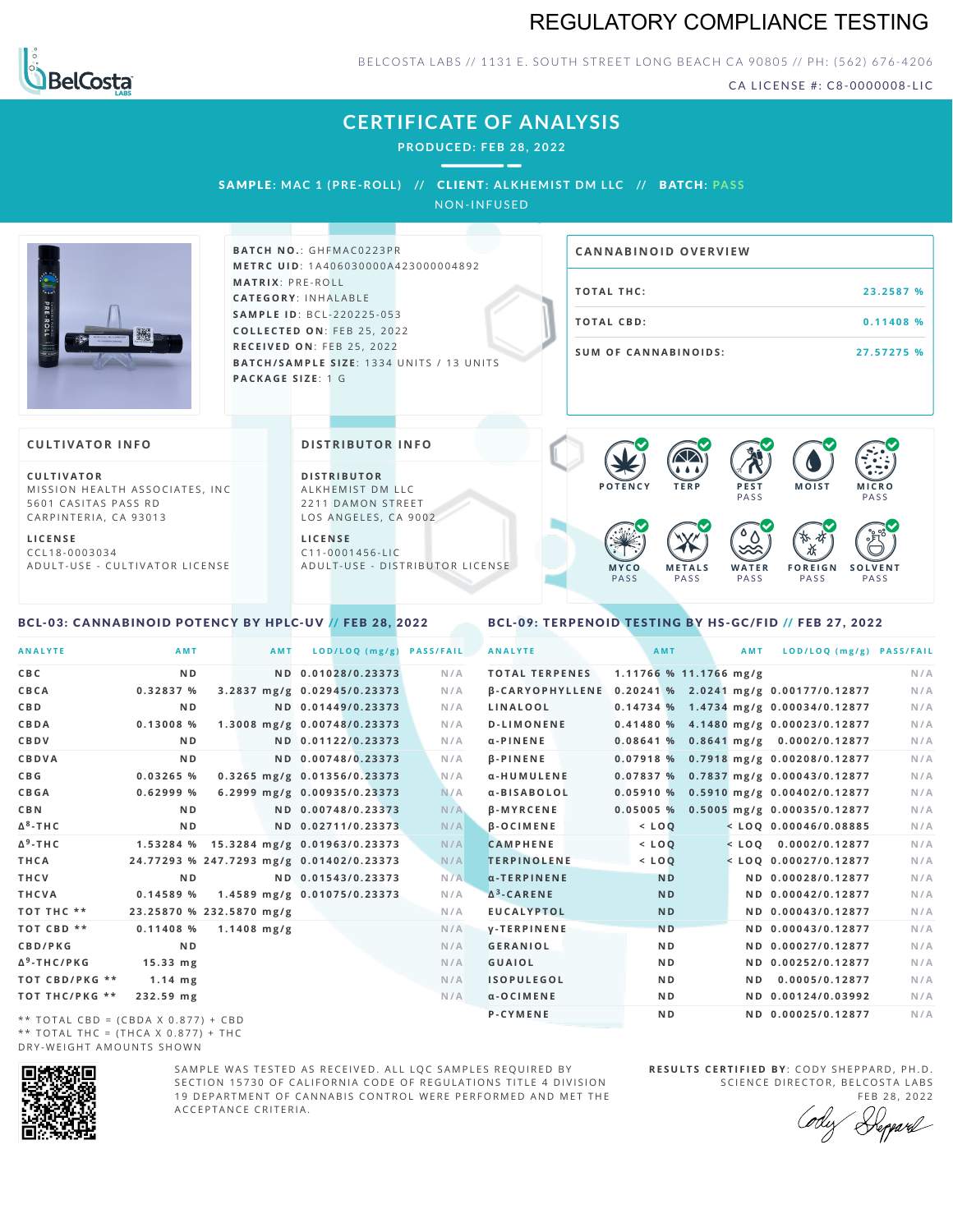## REGULATORY COMPLIANCE TESTING

#### <span id="page-1-0"></span>BCL-13: PESTICIDE TESTING BY GC/MS // FEB 28, 2022

| <b>ANALYTE</b>         | LIMIT         | $AMT(\mu g/g)$ | LOD/LOQ (µg/g) | <b>PASS/FAIL</b> |
|------------------------|---------------|----------------|----------------|------------------|
| <b>CAPTAN</b>          | $0.7 \mu g/g$ | N <sub>D</sub> | 0.01977/0.06   | <b>PASS</b>      |
| <b>CHLORDANE</b>       | Any amt       | N <sub>D</sub> |                | <b>PASS</b>      |
| <b>CHLORDANE CIS</b>   |               | ND.            | 0.01199/0.03   | N/A              |
| <b>CHLORDANE TRANS</b> |               | N <sub>D</sub> | 0.01082/0.03   | N/A              |
| <b>CHLORFENAPYR</b>    | Any amt       | N <sub>D</sub> | 0.01364/0.06   | <b>PASS</b>      |
|                        |               |                |                |                  |

| <b>ANALYTE</b>                      | LIMIT         | $AMT (\mu g/g)$ | LOD/LOQ (µg/g) | <b>PASS/FAIL</b> |
|-------------------------------------|---------------|-----------------|----------------|------------------|
| <b>CHLORPYRIFOS</b>                 | Any amt       | N <sub>D</sub>  | 0.01653/0.06   | <b>PASS</b>      |
| <b>DICHLORVOS</b>                   | Any amt       | N <sub>D</sub>  | 0.01165/0.06   | <b>PASS</b>      |
| <b>METHYL PARATHION</b>             | Any amt       | N <sub>D</sub>  | 0.00851/0.06   | <b>PASS</b>      |
| PENTACHLORONI-<br><b>TROBENZENE</b> | $0.1 \mu g/g$ | N <sub>D</sub>  | 0.01282/0.06   | <b>PASS</b>      |
|                                     |               |                 |                |                  |

### BCL-05: RESIDUAL PESTICIDE ANALYSIS BY LC-MS/MS ESI // FEB 28, 2022

| <b>ANALYTE</b>         |                  | LIMIT $AMT (\mu g/g)$ | LOD/LOQ (µg/g) | <b>PASS/FAIL</b> | <b>ANALYTE</b>       |                  | LIMIT AMT $(\mu g/g)$ | LOD/LOQ (µg/g) PASS/FAIL |             |
|------------------------|------------------|-----------------------|----------------|------------------|----------------------|------------------|-----------------------|--------------------------|-------------|
| <b>ABAMECTIN</b>       | $0.1 \mu g/g$    | N D                   | 0.01153/0.04   | PASS             | <b>MALATHION</b>     | $0.5 \mu g/g$    | N D                   | 0.00472/0.02             | <b>PASS</b> |
| <b>ACEPHATE</b>        | $0.1 \mu g/g$    | N D                   | 0.00368/0.02   | <b>PASS</b>      | <b>METALAXYL</b>     | $2 \mu g/g$      | N D                   | 0.00503/0.02             | PASS        |
| ACEQUINOCYL            | $0.1 \mu g/g$    | N D                   | 0.00417/0.02   | <b>PASS</b>      | <b>METHIOCARB</b>    | Any amt          | N D                   | 0.00503/0.02             | PASS        |
| <b>ACETAMIPRID</b>     | $0.1 \mu g/g$    | N D                   | 0.00464/0.02   | <b>PASS</b>      | METHOMYL             | 1 $\mu$ g/g      | N D                   | 0.00494/0.02             | PASS        |
| <b>ALDICARB</b>        | Any amt          | N D                   | 0.01109/0.04   | <b>PASS</b>      | <b>MEVINPHOS</b>     | Any amt          | N D                   |                          | PASS        |
| <b>AZOXYSTROBIN</b>    | $0.1 \mu g/g$    | N D                   | 0.00639/0.02   | <b>PASS</b>      | <b>MEVINPHOSI</b>    |                  | N D                   | 0.00163/0.0084           | N/A         |
| <b>BIFENAZATE</b>      | $0.1 \, \mu g/g$ | N D                   | 0.00355/0.02   | <b>PASS</b>      | <b>MEVINPHOS II</b>  |                  | N D                   | 0.00542/0.0316           | N/A         |
| <b>BIFENTHRIN</b>      | $3 \mu g/g$      | N D                   | 0.00473/0.04   | PASS             | MYCLOBUTANIL         | $0.1 \mu g/g$    | N D                   | 0.00867/0.04             | PASS        |
| <b>BOSCALID</b>        | $0.1 \mu g/g$    | N D                   | 0.00494/0.02   | PASS             | <b>NALED</b>         | $0.1 \mu g/g$    | N D                   | 0.00328/0.02             | PASS        |
| CARBARYL               | $0.5 \mu g/g$    | N D                   | 0.00295/0.02   | PASS             | OXAMYL               | $0.5 \, \mu g/g$ | N D                   | 0.00455/0.02             | PASS        |
| CARBOFURAN             | Any amt          | N D                   | 0.00613/0.02   | PASS             | PACLOBUTRAZOL        | Any amt          | N D                   | 0.00714/0.04             | PASS        |
| CHLORANTRANIL-         | $10 \mu g/g$     | N D                   | 0.00697/0.04   | <b>PASS</b>      | <b>PERMETHRIN</b>    | $0.5 \mu g/g$    | N D                   |                          | PASS        |
| <b>IPROLE</b>          |                  |                       |                |                  | PERMETHRIN CIS       |                  | N D                   | 0.00237/0.0082           | N/A         |
| <b>CLOFENTEZINE</b>    | $0.1 \mu g/g$    | N D                   | 0.0054/0.02    | <b>PASS</b>      | PERMETHRIN TRANS     |                  | N D                   | 0.00245/0.0118           | N/A         |
| <b>COUMAPHOS</b>       | Any amt          | N D                   | 0.00215/0.02   | <b>PASS</b>      | <b>PHOSMET</b>       | $0.1 \mu g/g$    | N D                   | 0.0043/0.02              | PASS        |
| CYFLUTHRIN             | $2 \mu g/g$      | N D                   | 0.05508/0.2    | <b>PASS</b>      | PIPERONYLBUTO-       | $3 \mu g/g$      | N D                   | 0.00247/0.02             | PASS        |
| CYPERMETHRIN           | $1 \mu g/g$      | ND                    | 0.00556/0.04   | <b>PASS</b>      | XIDE                 |                  |                       |                          |             |
| <b>DAMINOZIDE</b>      | Any amt          | N D                   | 0.00227/0.04   | PASS             | <b>PRALLETHRIN</b>   | $0.1 \mu g/g$    | N D                   | 0.00392/0.02             | PASS        |
| <b>DIAZINON</b>        | $0.1 \mu g/g$    | N D                   | 0.00487/0.02   | <b>PASS</b>      | PROPICONAZOLE        | $0.1 \mu g/g$    | N D                   | 0.0024/0.02              | PASS        |
| <b>DIMETHOATE</b>      | Any amt          | N D                   | 0.00354/0.02   | <b>PASS</b>      | <b>PROPOXUR</b>      | Any amt          | N D                   | 0.00374/0.02             | PASS        |
| <b>DIMETHOMORPH</b>    | $2 \mu g/g$      | N D                   |                | <b>PASS</b>      | <b>PYRETHRINS</b>    | $0.5 \mu g/g$    | N D                   | 0.00726/0.04             | PASS        |
| <b>DIMETHOMORPH I</b>  |                  | N D                   | 0.00109/0.0078 | N/A              | PYRIDABEN            | $0.1 \mu g/g$    | N D                   | 0.0034/0.02              | PASS        |
| <b>DIMETHOMORPH II</b> |                  | N <sub>D</sub>        | 0.0015/0.0122  | N/A              | <b>SPINETORAM</b>    | $0.1 \mu g/g$    | N D                   |                          | PASS        |
| <b>ETHOPROPHOS</b>     | Any amt          | N D                   | 0.0041/0.02    | <b>PASS</b>      | <b>SPINETORAM J</b>  |                  | ND.                   | 0.00329/0.016            | N/A         |
| <b>ETOFENPROX</b>      | Any amt          | N D                   | 0.00274/0.02   | <b>PASS</b>      | <b>SPINETORAM L</b>  |                  | N D                   | 0.00157/0.016            | N/A         |
| <b>ETOXAZOLE</b>       | $0.1 \mu g/g$    | N D                   | 0.00385/0.02   | <b>PASS</b>      | <b>SPINOSAD</b>      | $0.1 \mu g/g$    | N D                   |                          | PASS        |
| <b>FENHEXAMID</b>      | $0.1 \mu g/g$    | N D                   | 0.01055/0.02   | <b>PASS</b>      | SPINOSAD A           |                  | N D                   | 0.00205/0.01438          | N/A         |
| <b>FENOXYCARB</b>      | Any amt          | N D                   | 0.00175/0.02   | <b>PASS</b>      | SPINOSAD D           |                  | N D                   | 0.00104/0.00498          | N/A         |
| <b>FENPYROXIMATE</b>   | $0.1 \mu g/g$    | N D                   | 0.00481/0.02   | PASS             | <b>SPIROMESIFEN</b>  | $0.1 \mu g/g$    | N D                   | 0.00944/0.04             | PASS        |
| <b>FIPRONIL</b>        | Any amt          | N D                   | 0.00478/0.02   | <b>PASS</b>      | <b>SPIROTETRAMAT</b> | $0.1 \mu g/g$    | N D                   | 0.00208/0.02             | PASS        |
| <b>FLONICAMID</b>      | $0.1 \mu g/g$    | N D                   | 0.00398/0.02   | PASS             | <b>SPIROXAMINE</b>   | Any amt          | N D                   | 0.00344/0.02             | PASS        |
| <b>FLUDIOXONIL</b>     | $0.1 \mu g/g$    | N D                   | 0.01369/0.04   | PASS             | <b>TEBUCONAZOLE</b>  | $0.1 \mu g/g$    | N D                   | 0.00816/0.04             | PASS        |
| HEXYTHIAZOX            | $0.1 \mu g/g$    | N D                   | 0.00297/0.02   | PASS             | <b>THIACLOPRID</b>   | Any amt          | N D                   | 0.0039/0.02              | PASS        |
| <b>IMAZALIL</b>        | Any amt          | N D                   | 0.0056/0.02    | PASS             | <b>THIAMETHOXAM</b>  | $5 \mu g/g$      | N D                   | 0.00358/0.02             | PASS        |
| <b>IMIDACLOPRID</b>    | $5 \mu g/g$      | N D                   | 0.00645/0.02   | <b>PASS</b>      | TRIFLOXYSTROB-<br>1N | $0.1 \mu g/g$    | N D                   | 0.00421/0.02             | PASS        |
| KRESOXIM-<br>METHYL    | 0.1 µg/g         | N D                   | 0.00339/0.02   | PASS             |                      |                  |                       |                          |             |